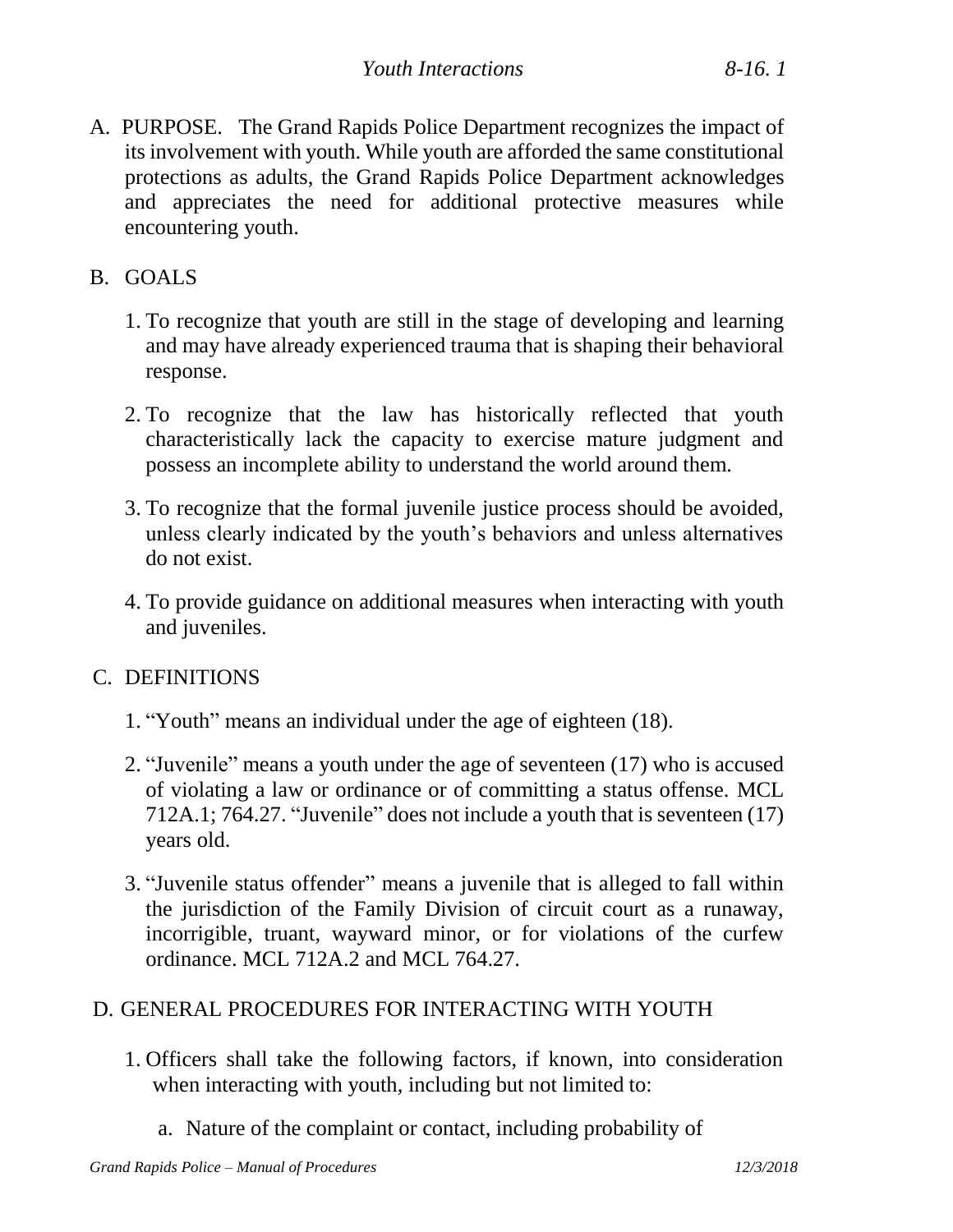possessing a weapon;

- b. Age, intelligence, mental capacity, and physical condition;
- c. Prior contacts/history with officers;
- d. Likelihood to comply with parental control;
- e. Cooperation and attitude of all parties and the likelihood ofthe offense being repeated; and
- f. Likelihood that the youth can be successfully referred to a supporting social service agency.
- 2. All youth are to be treated fairly regardless of race, gender, sexual orientation, ethnic and religious background, or any other specified characteristic in accordance with the Impartial Policing Policy, MOP 8- 15.

## E. FIELD INTERROGATIONS AND PRELIMINARY INVESTIGATIONS INVOLVING YOUTH

- 1. In addition to the requirements of MOP 8-1 (Field Interrogations) and 8- 2 (Preliminary Investigation) the following procedures shall apply when interacting with youth during Field Interrogations and Preliminary Investigations.
- 2. Officers are encouraged to initiate contacts with youth in the community in order to conduct positive, non-enforcement interactions and gain knowledge of their patrol districts and the community.
	- a. Communication with a youth should begin with a contact, unless an officer concludes that an arrest should be made or that a stop is justifiable and appropriate.
	- b. Since a contact is not a stop or an arrest, and youth contacted may be innocent of wrongdoing of any kind, officers should take special care to act in a restrained and courteous manner.
- 3. *Notification*. If during a Field Interrogation or Preliminary Investigation a youth has been patted down, searched or handcuffed, officers shall notify the youth's parent or guardian as soon as reasonably practical. The notification may be either in person or by telephone and shall be documented in the incident report, along with the identity of the parent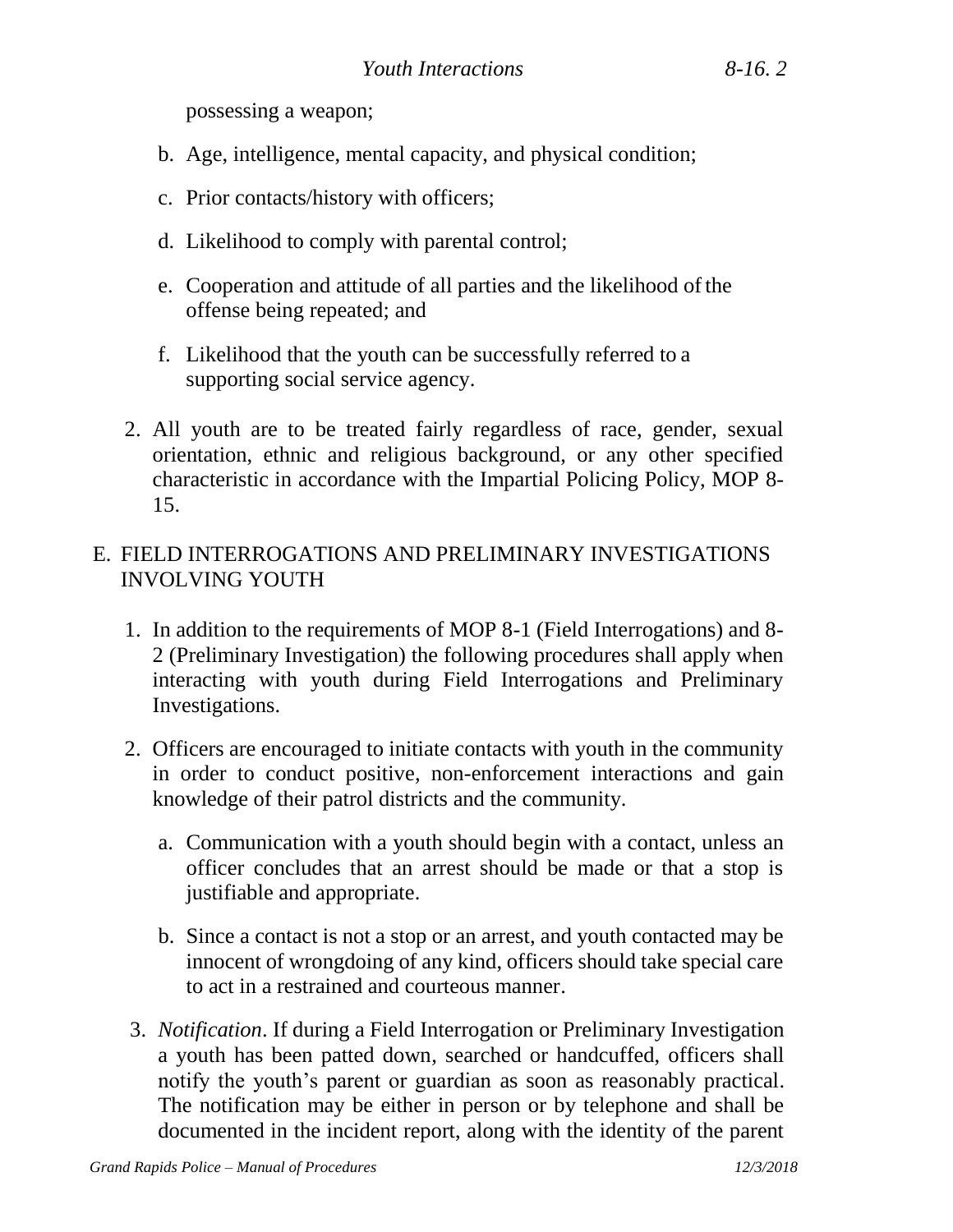or guardian who was notified. If the officer is unable to notify a parent or guardian, every attempt shall be documented in the field interrogation or incident report.

- 4. *Handcuffs*. When safe, under the totality of the circumstances, officers shall consider a youth's age, whether known or objectively apparent to a reasonable officer, when determining whether or not to apply handcuffs or restraints. While there is no set age, the Supreme Court indicated, in *JDB v North Carolina*, that officers must realize a 7-year-old is not a 13 year-old and neither is an adult.
	- a. Handcuffs shall only be used for as long as reasonably necessary. Officers shall remove handcuffs as soon as reasonable to do so.
	- b. Officers shall notify a supervisor, as soon as reasonable to do so, when a youth under thirteen (13) has been handcuffed. Notification shall be documented in the accompanying report.
	- c. The supervisor shall respond to the scene when possible. If it would extend the duration of the stop beyond a reasonable length of time, the officer shall release the youth and review the incident with the supervisor as soon as practical.
- 5. When safe, under the totality of the circumstances, officers shall consider a youth's age, whether known or objectively apparent to a reasonable officer, when determining whether to confine a youth in the back of a police cruiser. All confinement of youth in a police cruiser must be reasonable and within the scope of the incident, or as necessary to transport the youth.
- 6. Officers shall not draw and display a firearm on a youth unless the officer has a fear for the safety of the officer or the safety of others.
- 7. *Youth Supervision*. If, during a preliminary investigation, it is determined that a youth is not a suspect, all efforts should be made to ensure the youth is not left unattended for the remainder of the incident. These efforts shall be documented in the incident report and may include, but are not limited to:
	- a. Placing the youth(s) with a non-offending parent or guardian;
	- b. Utilizing appropriate resources, such as Children's Protective Services (CPS) or the Domestic Assault Response Team (DART); or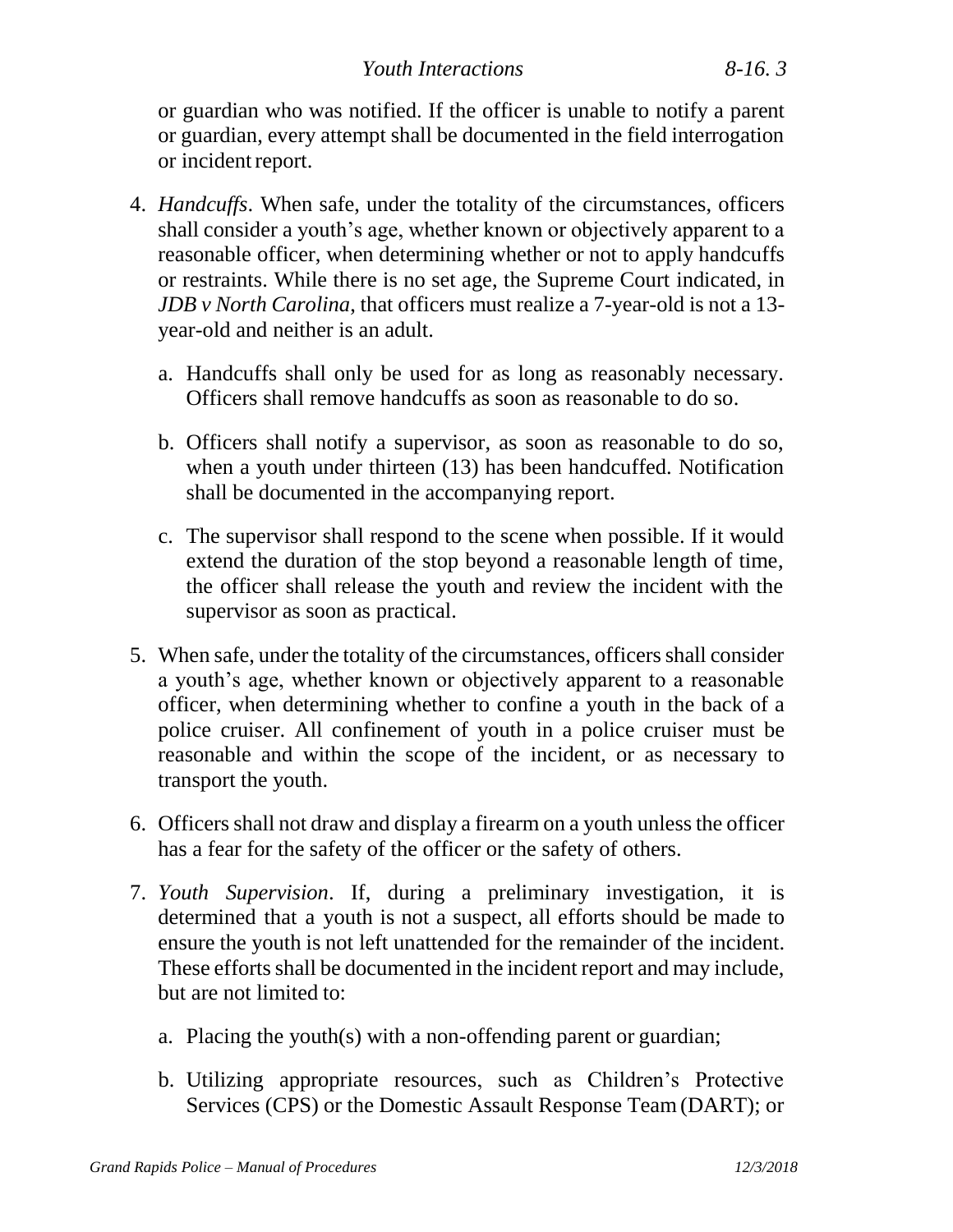c. Assigning an officer to the youth(s), when reasonable and practical.

## F. YOUTH CONSENT

- 1. Youth may consent to a contact, search, questioning, or other police interaction if consent is free and voluntarily given. It is the officer's responsibility to establish the presence of consent in all circumstances.
	- a. Recognize that personal characteristics of youth are factors that can affect the voluntariness of consent including but not limited to:
		- (1) age, intelligence, level of education,
		- (2) prior contacts/history with officers, and
		- (3) awareness of right to refuse or revoke consent.
- 2. If an officer knows a youth's age at the time of an interview, or the youth's age is objectively apparent to a reasonable officer, the officer shall evaluate the effect of the youth's age for the determination whether the youth is in custody for purposes of providing *Miranda* warnings.
- 3. When a report is required, officers shall articulate the facts and circumstances that caused the officer to determine that a youth consented to a particular police interaction.

# G. INTERACTING WITH JUVENILE OFFENDERS

- 1. When interacting with juvenile offenders, officers should consider a wide range of alternatives and select the most reasonable, and least restrictive, alternative consistent with public safety, officer safety, maintenance of public order, department policy and the rights of the juvenile, including, but not limited to:
	- a. Warning, with no enforcement action taken;
	- b. Refer the youth and parent/guardian to a Diversion Program (i.e. The Bridge, HQ, etc.);
	- c. Citation (Municipal Civil Infractions and Traffic Citations);
	- d. Referral to family court in lieu of a custodial arrest; or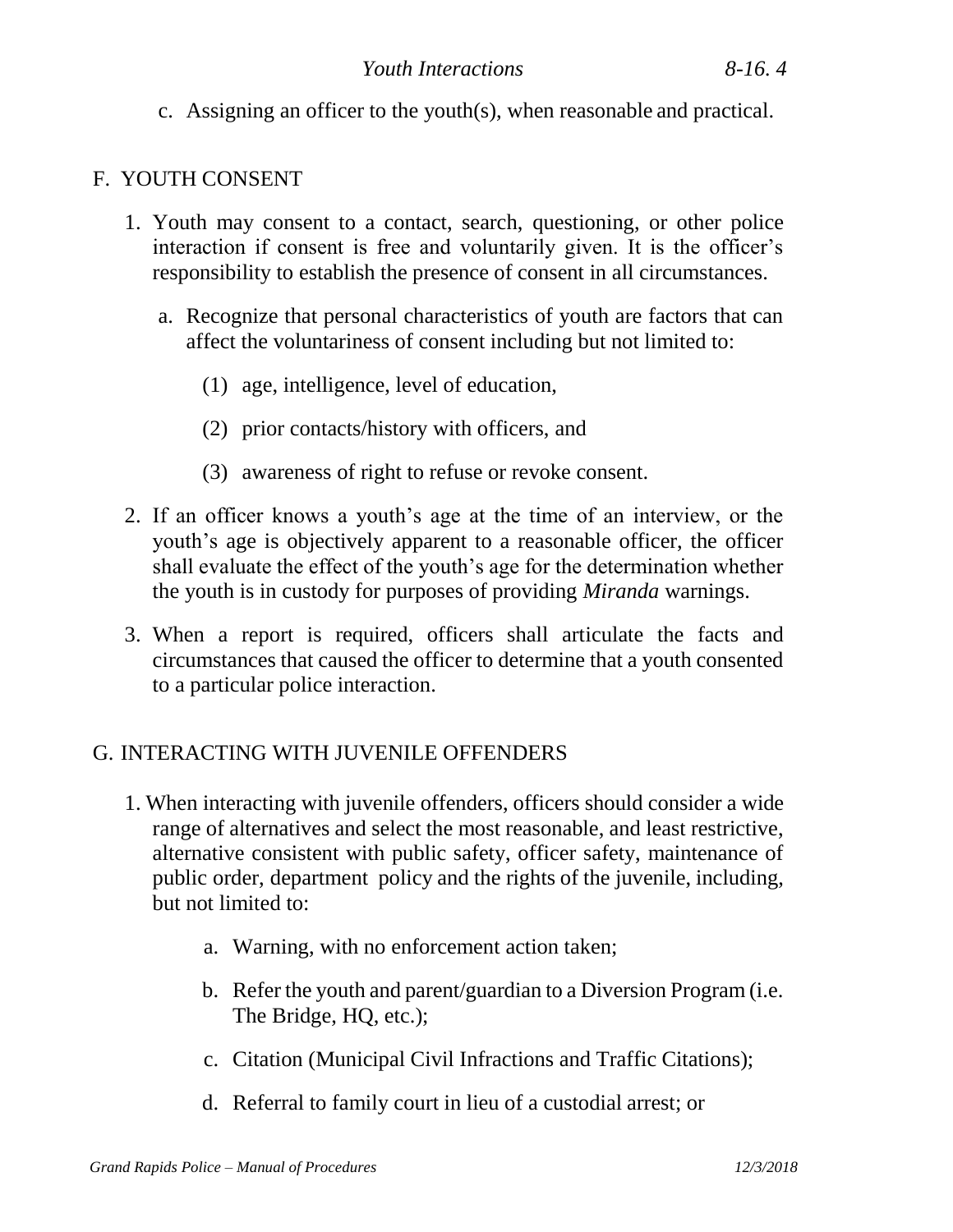e. Custodial arrest with lodging at Kent County Juvenile Detention.

#### H. ARREST OF JUVENILE OFFENDERS

- 1. Juveniles under the age of ten (10) years old are presumed incompetent to stand trial. MCL 330.2062. For juveniles under the age of ten (10), officers must consult with a prosecutor before an arrest is made or petition is filed unless the circumstances surrounding the incident are particularly heinous (e.g., violent felony).
- 2. Juveniles ten (10) years of age and older but less than seventeen (17) years of age who have been arrested by a member of the Grand Rapids Police Department **shall be processed** at the Kent County Correctional Facility when:
	- a. Arrested for a felony or for a misdemeanor for which the maximum possible penalty exceeds 92 days imprisonment or a fine of one thousand dollars (\$1000) or both;
	- b. At the request of the arresting officer or investigating officer; or
	- c. At the request of a supervisory officer.
- 3. Officers shall not issue appearance tickets to juveniles, 16 years and younger.
- 4. Youth seventeen (17) years of age but less than eighteen (18) who have been arrested shall be processed according to adult arrest procedures in MOP 10-5.
- 5. All arrested juveniles shall be handcuffed behind their back. The exceptions to this rule are:
	- a. When the subject has an injury that does not permit his/her arms to move behind the back.
	- b. When, at the officer's discretion, the subject's age, physical condition, or physical limitations indicate an appropriate change in this procedure.
	- c. When the subject is a juvenile status offender and is compliant to the officer's directions.
- 6. All arrested juveniles shall be searched for weapons and contraband prior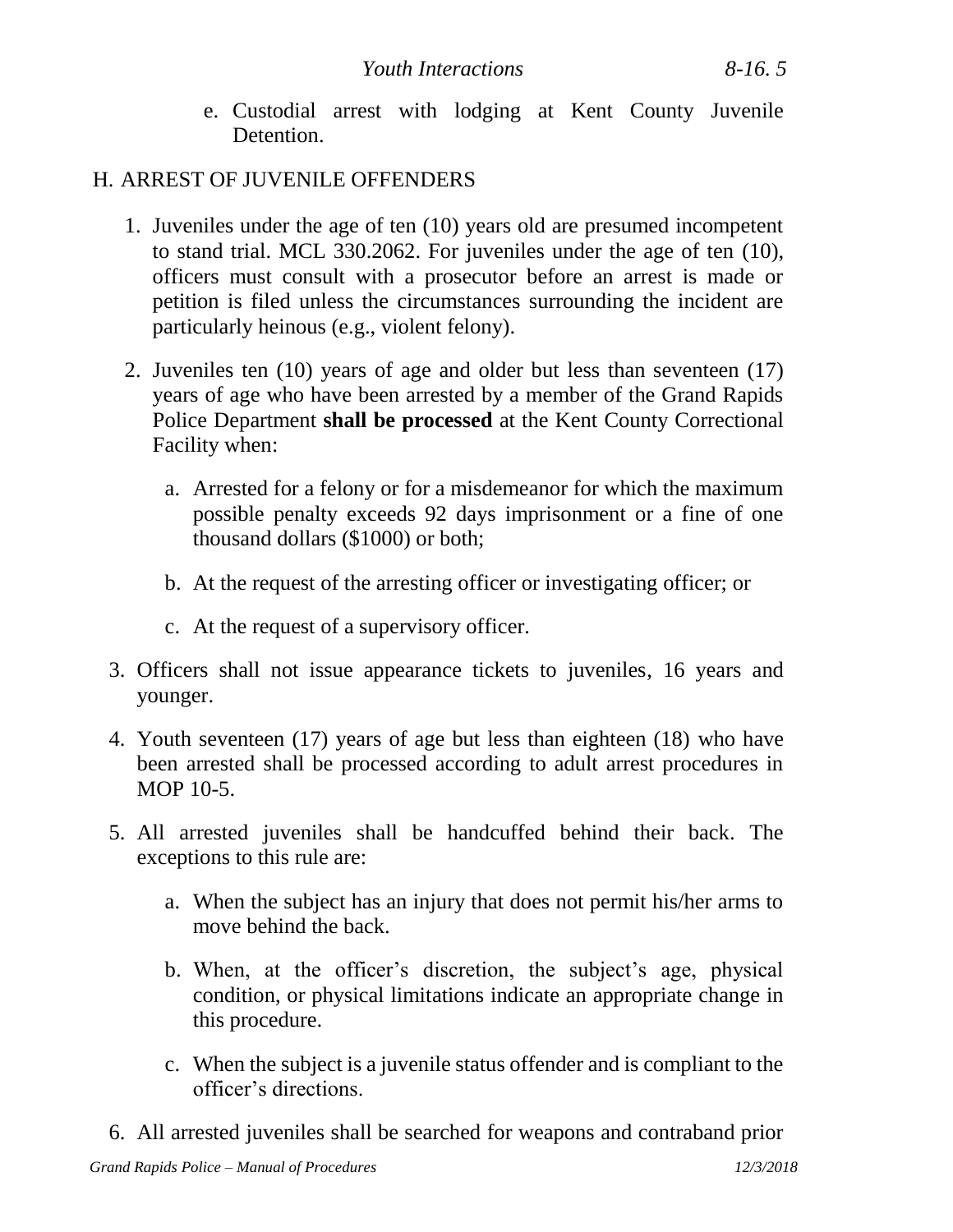to transporting.

- 7. If a juvenile is processed at the Kent County Correctional Facility, he or she shall immediately:
	- a. Be released to an appropriate responsible adult.
	- b. Be taken to and lodged at the Kent County Juvenile Detention Center.
	- c. Be taken to Kids First or another appropriate shelter.
- 8. Reports shall detail the names of parents/guardians along with their contact information and attempts to contact them. When a juvenile is released to an appropriate responsible adult, that person's information shall be listed in the "parties involved" section of the report.

#### I. JUVENILE POST-ARREST MEDICAL SCREENING REQUIREMENT

- 1. Any juvenile arrestee for whom admission is being sought to Kent County Juvenile Court detention facilities must be examined at and cleared by a medical care facility prior to admission to detention if:
	- a. Reasonable cause exists to question the arrestee's physical condition.
	- b. A physical condition exists that may be related to medical circumstances, alcohol ingestion, drug involvement, etc.
- 2. Examination for medical safety of a juvenile arrestee must be made if the juvenile has been using alcohol or drugs and any of the following symptoms are exhibited:
	- a. Speech is incoherent or slurred;
	- b. Difficulty with standing or walking (staggering);
	- c. Shaking, spasms, convulsions, passed out, stupor, dilated pupils, pallor;
	- d. Violent, very aggressive toward others;
	- e. Suicide attempts or threats;
	- f. Inability to comprehend or respond; or